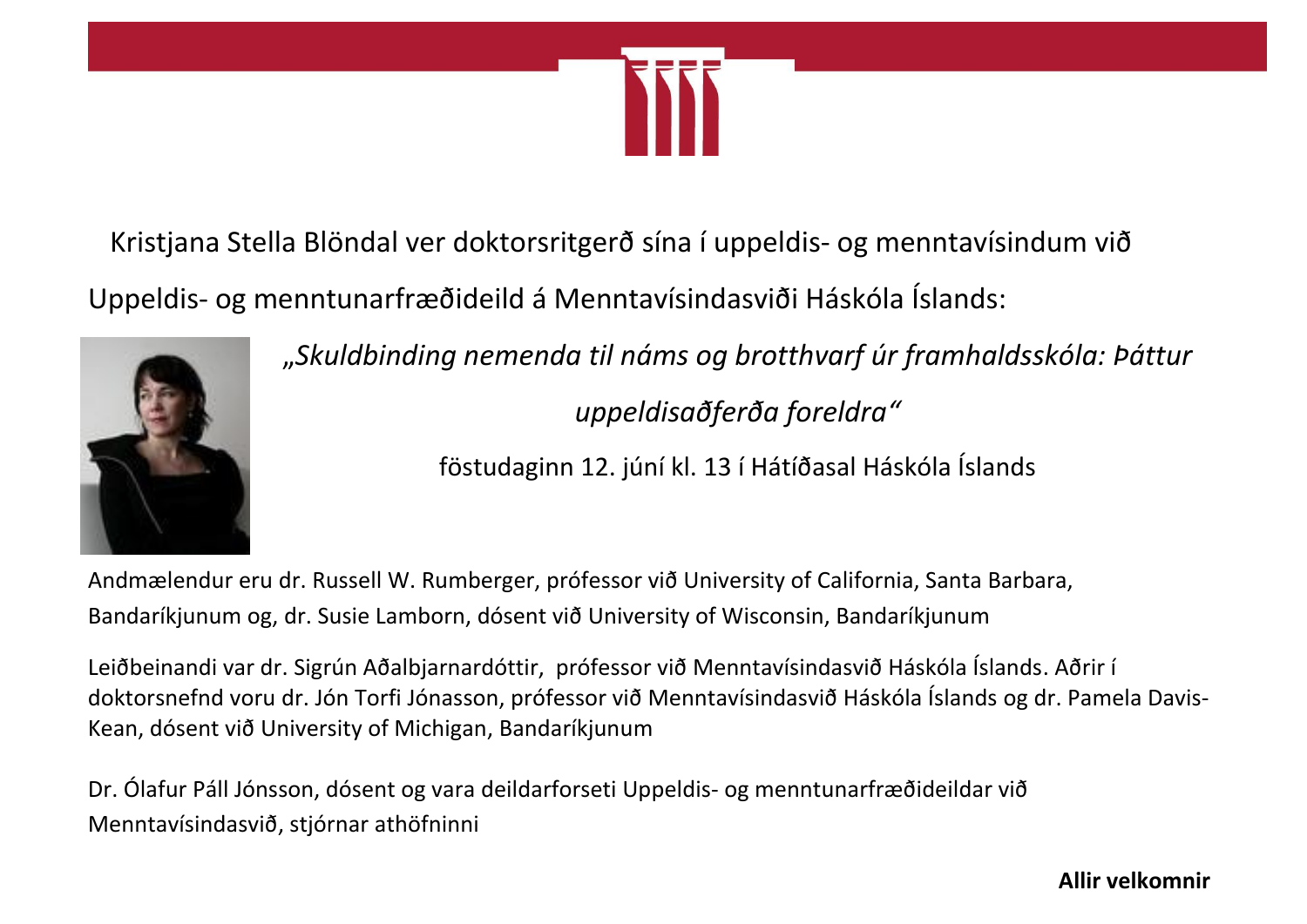Fimmtudaginn 12. júní 2014, kl. 13 fer fram doktorsvörn frá Uppeldis- og menntunarfræðideild við Menntavísindasvið Háskóla Íslands. Þá ver Kristjana Stella Blöndal doktorsritgerð sína. Verkefnið ber heitið Skuldbinding nemenda til náms og brotthvarf úr framhaldsskóla: Þáttur uppeldisaðferða foreldra. Enska heitið er Student Disengagement and School Dropout: Parenting Practices as Context.

## Um verkefnið

Skuldbinding nemenda til náms og brotthvarf úr framhaldsskóla: Þáttur uppeldisaðferða foreldra.

Í ljósi aukinnar áherslu á menntun í samfélaginu eru þau ungmenni sem ekki ljúka framhaldsskóla verr stödd nú en áður fyrr. Meginmarkmið þessarar doktorsritgerðar (180 ECTS) er að auka þekkingu og skilning á brotthvarfi frá námi. Byggt er á langtímarannsókn meðal íslenskra ungmenna. Bæði kenningar um brotthvarf, þar sem lykilhugtakið er skuldbinding til náms og skóla, og kenningar um áhrif uppeldisaðferða á aðlögun ungmenna liggja að baki verkinu. Niðurstöðurnar eru birtar í alþjóðlegum vísindaritum (Kristjana Stella Blöndal og Sigrún Aðalbjarnardóttir, 2009, 2012, 2014 í prentun).

Meginniðurstöður benda til þess að skuldbinding nemenda til náms og skóla og hvernig hún þróast við lok grunnskóla segi fyrir um hve líklegir þeir eru til að hafa lokið framhaldsskóla átta árum síðar, við 22 ára aldur. Önnur meginniðurstaða er að uppeldisaðferðir foreldra á unglingsárum spái fyrir um hversu líkleg ungmennin eru til að hafa lokið framhaldsskóla við 22 ára aldur. Á þessum árum, sem einkennast af sálfélagslegum og líkamlegum breytingum, standa ungmennin frammi fyrir mikilvægum ákvörðunum er lúta að menntun þeirra; val á námi og skóla á nýju skólastigi. Á sama tíma aukast námskröfurnar og skólaumhverfið verður flóknara og oft ópersónulegra. Samskipti foreldra og barna, sem einkennast af tilfinningalegum stuðningi og gagnkvæmri virðingu, þar sem foreldrarnir setja börnum sínum mörk með útskýringum og hvetja þau til að hugsa sjálfstætt, geta auðveldað ungmennunum að takast á við þessar áskoranir með því að ýta undir jákvæða skólahegðun og tilfinningar í garð náms og skóla. Draga má þá ályktun að til að auka skilning á þeim áhrifum sem foreldrar hafa á menntun barna sinna sé mikilvægara að beina athyglinni að uppeldisaðferðum foreldranna í stað afmarkaðri þátta sem tengjast beint skólagöngu. Þessar niðurstöður ættu að vera foreldrum hvatning og veita þeim leiðsögn í því þýðingarmikla hlutverki þeirra að styðja börn sín til að ná árangri í námi á unglingsárum.

## Enska

Student Disengagement and School Dropout: Parenting Practices as Context

In our modern knowledge-based societies young people who do not complete upper secondary education face more disadvantage than ever before. The main purpose of this thesis (180 ECTS) is to examine school dropout among Icelandic youth longitudinally, from two perspectives: theories on school dropout that conceptualize students' disengagement as the central concept in understanding the process of leaving school